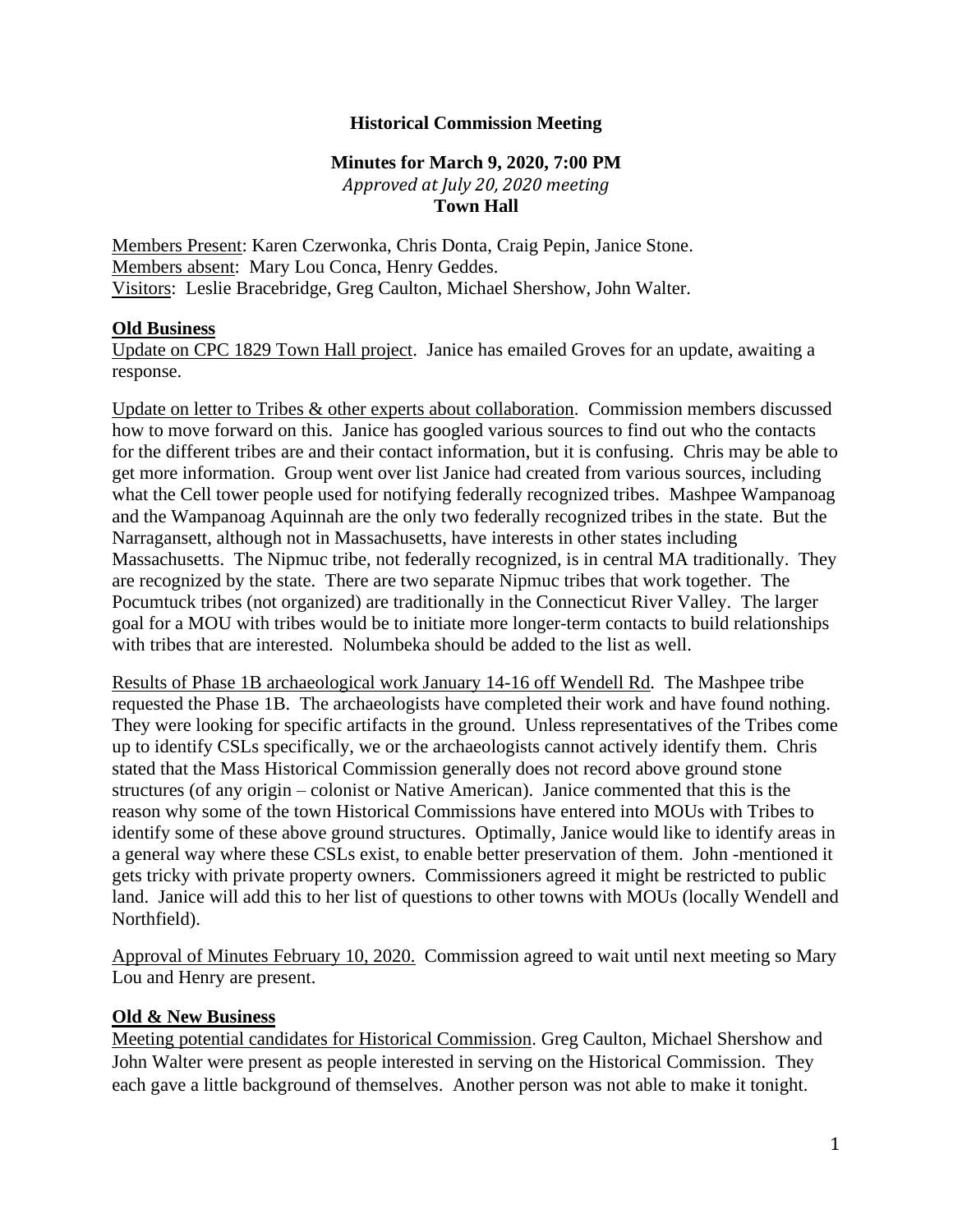Opportunities to digitize some audio and video records for Historical Commission files. Commission members and Leslie discussed what kind of material is already digital (the Hepler report on historical buildings and other structures in Shutesbury) and available through the MA Historical Commission website. Leslie described to the group interviews she has recorded with various people in town. She started audio tapes in the 1970s and the videos in the mid90s, so the information is on various kinds of audio & video tapes, and should be updated to digital form for long term storage and use. Leslie showed parts of some of these tapes to the Commission. These included an interview with Millie Bennett and another with Julian Janowitz. Craig told the group he has the capacity to convert audio recordings to digital and will investigate how best to do it with his system. He will also investigate how to convert speech audio files into text to create transcripts of the recordings. Janice asked the Commission if they would reimburse Leslie for the conversion of 3 video recordings and the cost of the thumb drive to put them on, for the Historical Commission archives. The total cost is \$135 for 3 copies of the material and 3 thumb drives (information requested by a member of the public), so the cost for one set on one thumb drive is \$45. Craig made the motion to reimburse Leslie Bracebridge \$45 for the cost of the thumb drive and conversion of 3 video recordings of historical interest for the Historical Commission records. Seconded by Janice. Passed 4-0.

SHRAB Veterans Grant implementation. Janice told the Commission that they have received the grant for \$2105, to paint the War Veterans Monument on the Town Common, and to help in the cleaning and restoration of 7 Veteran graves in the West Cemetery. Janice told the Commission she is asking the painter to give an estimate for repainting the historical Guideboard on the Town Common. There is no grant for that, but it needs to be done and there is money in the Historical Commission accounts. She will let the Commission know what the painter says.

Digitizing Historical Commission records. Commission discussed this and creating webpages about town history. Craig suggested selecting photos from the Historical Commission collection and adding information and anecdotes about the people, place or event. Leslie made a suggestion of digitizing the "tramp counts". Once a year the state would do a tramp count where they were trying to catalog the number of vagrant/homeless people in each town. She said it is a fascinating series of letters. Commission is open to ideas and suggestions, and people willing to work on them.

Discussion about Scenic Roads bylaw & other ways to protect stone landscapes. Janice discovered that the deadline for articles for the Annual Town Meeting warrant is March  $11<sup>th</sup>$  (2) days), so too soon for this year. the Commission doesn't need to rush the review and public information process, but could still get started. Janice will check out what already exists in Planning Board bylaws and policies and then ask them about their interest in doing something.

Locating reference materials on CSLs. Janice had sent around an email with a list of recommended journal articles and publications for the Historical Commission to read. She was having trouble finding most of the citations, so is asking for help to collect these materials for the Commissioners to read. Craig asked Janice to send him the list. Chris may have access to some of the journals. Very recently Janice received a folder from Mary Lou (who could not be here